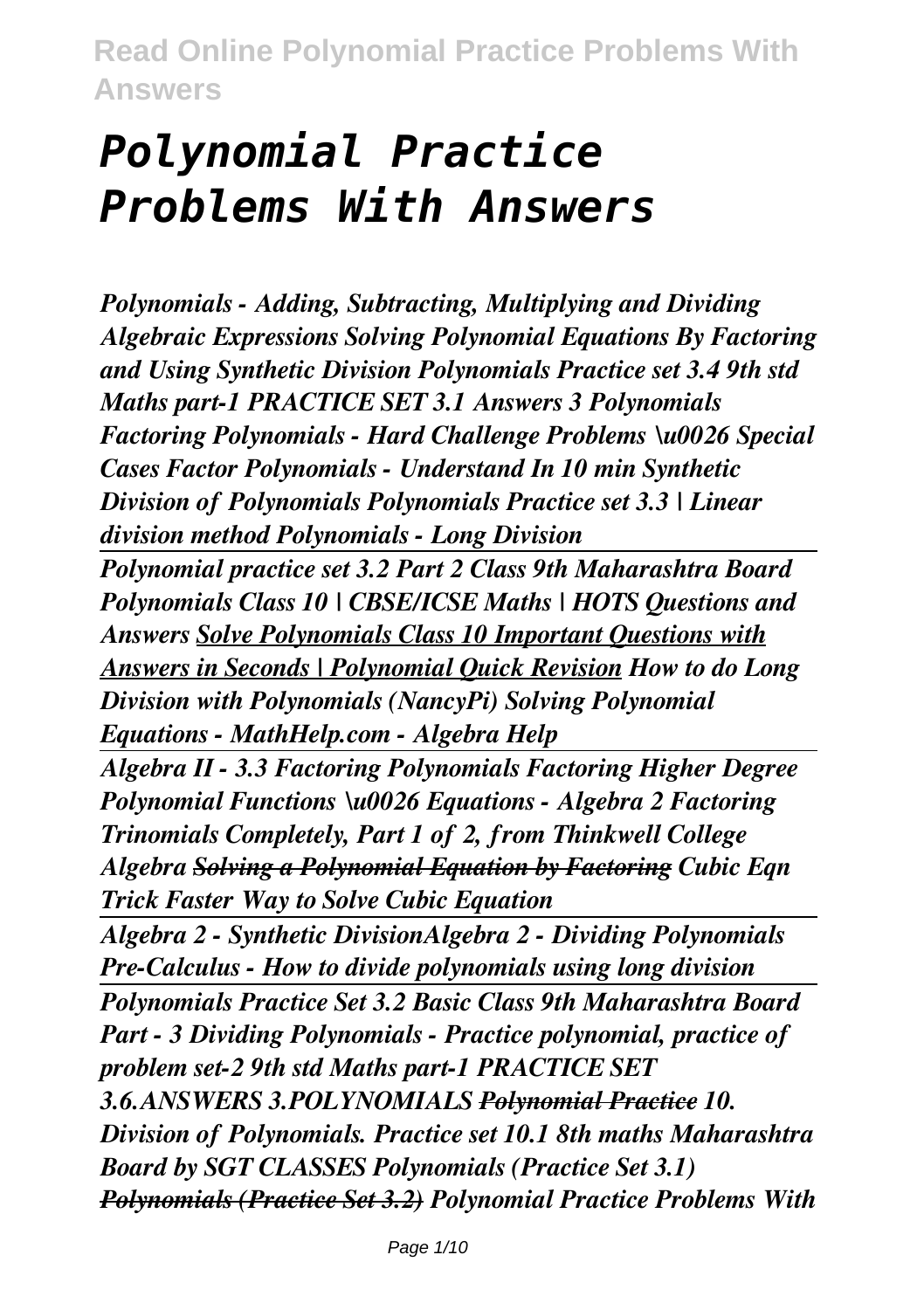#### *Answers*

*Polynomial Practice Problems Answers For problems 1 – 4 factor out the greatest common factor from each polynomial. 6x7 +3x4 −9x3 6 x 7 + 3 x 4 − 9 x 3 Solution a3b8−7a10b4 +2a5b2 a 3 b 8 − 7 a 10 b 4 + 2 a 5 b 2 Solution 2x(x2+1)3−16(x2 +1)5 2 x (x 2 + 1) 3 − 16 (x 2 + 1) 5 Solution Algebra - Factoring Polynomials (Practice Problems) Practice Polynomials, receive helpful hints, take a quiz, improve your math skills.*

*Polynomial Practice Problems Answers*

*Section 1-5 : Factoring Polynomials. For problems 1 – 4 factor out the greatest common factor from each polynomial. 6x7 +3x4 −9x3 6 x 7 + 3 x 4 − 9 x 3 Solution. a3b8−7a10b4 +2a5b2 a 3 b 8 − 7 a 10 b 4 + 2 a 5 b 2 Solution. 2x(x2+1)3−16(x2 +1)5 2 x ( x 2 + 1) 3 − 16 ( x 2 + 1) 5 Solution. x2(2−6x)+4x(4−12x) x 2 ( 2 − 6 x) + 4 x ( 4 − 12 x) Solution.*

*Algebra - Factoring Polynomials (Practice Problems) Polynomial Word Problems Worksheets. How to Solve Polynomial Word Problems? Solving word problems is more than understanding what the words mean in a problem. It's about understanding what context those words exhibit. However, when you understand polynomials in the form of word problems, things can get a bit complicated.*

*Polynomial Word Problems Worksheets*

*28 Factoring Polynomials Practice Worksheet with Answers-Rather than inserting the exact same text, modifying font styles or correcting margins every time you begin a new document, opening a personalized template will let you get directly to work on the content instead of wasting time tweaking the styles.*

*28 Factoring Polynomials Practice Worksheet with Answers ... Factoring Polynomials: Difficult Problems with Solutions. By* Page 2/10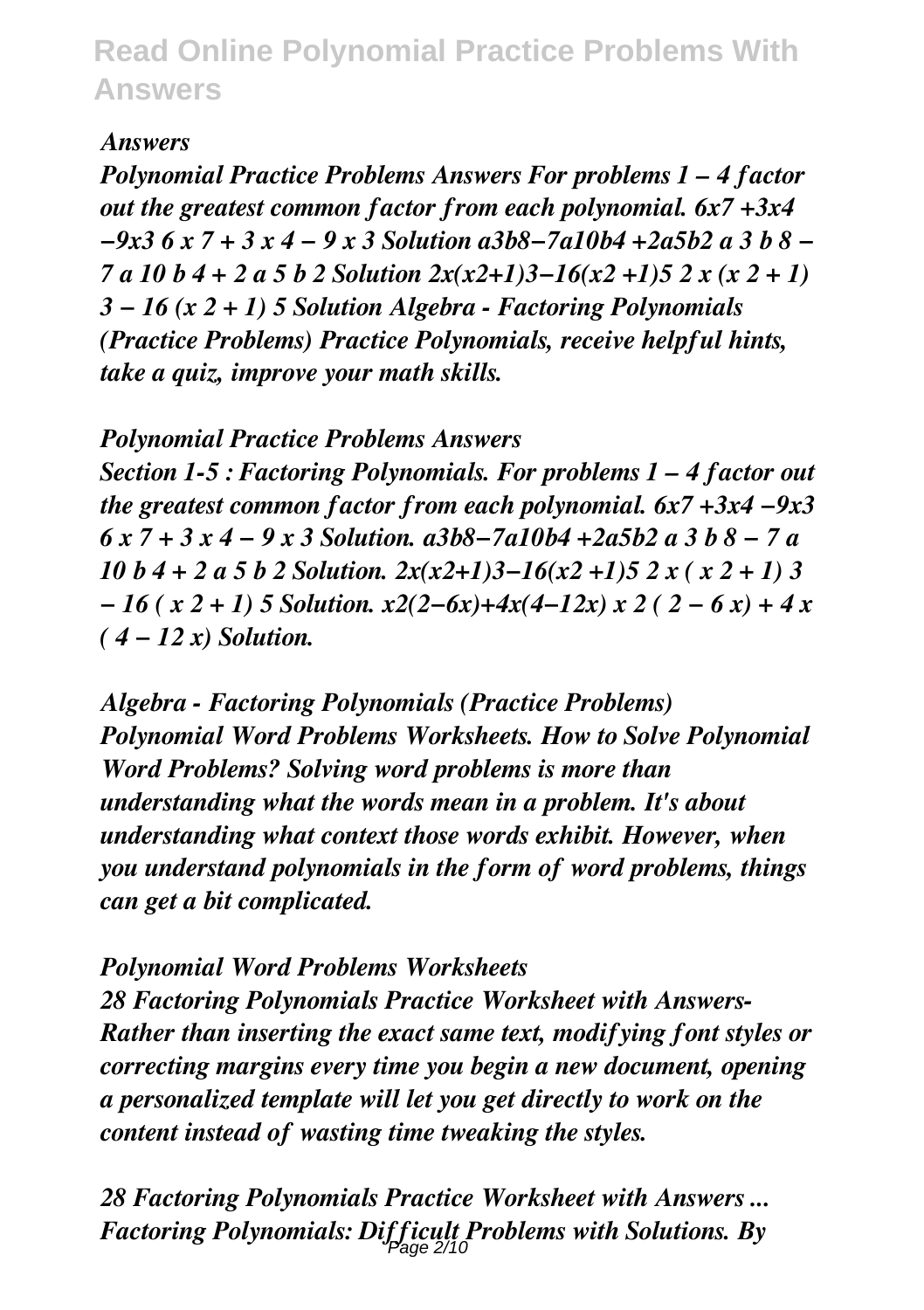*Catalin David. Problem 1. Factor 2x 2 + 7x + 5=. (2x + 1) (x - 5) (x - 1) (2x + 5) (x + 1) (2x + 5) (x - 1) (2x - 5) Solution:*

*Factoring Polynomials: Difficult Problems with Solutions Section 5-1 : Dividing Polynomials. For problems 1 – 3 use long division to perform the indicated division. Divide 3x4 −5x2 +3 3 x 4 − 5 x 2 + 3 by x+2 x + 2 Solution. Divide x3+2x2−3x+4 x 3 + 2 x 2 − 3 x + 4 by x−7 x − 7 Solution. Divide 2x5 +x4−6x+9 2 x 5 + x 4 − 6 x + 9 by x2 −3x +1 x 2 − 3 x + 1 Solution.*

*Algebra - Dividing Polynomials (Practice Problems) Practice naming the polynomials with adequate exercises like MCQs, matching the polynomial with its name and a lot more! Addition of polynomials Worksheets Explore this extensive collection of addition of polynomials practice worksheets to gain an in-depth knowledge of adding monomials, binomials and polynomials with single and multivariables ...*

*Polynomials Worksheets - Math Worksheets 4 Kids Learn how to write and solve polynomial equations. Learn to write and solve polynomial equations for special integers, consecutive integers. Example 1: Find a number that is 56 less than its square. Let n be the number. Example 2: Find two consecutive odd integers whose sum is 130. Show Step-by-step Solutions.*

*Polynomial Equation Word Problems (video lessons, examples ... When we are adding or subtracting 2 or more polynomials, we have to first group the same variables (arguments) that have the same degrees and then add or subtract them. For example, if we have ax 3 in one polynomial (where a is some real number), we have to group it with bx 3 from the other polynomial (where b is also some real number). ). Here is one example with adding polynomia*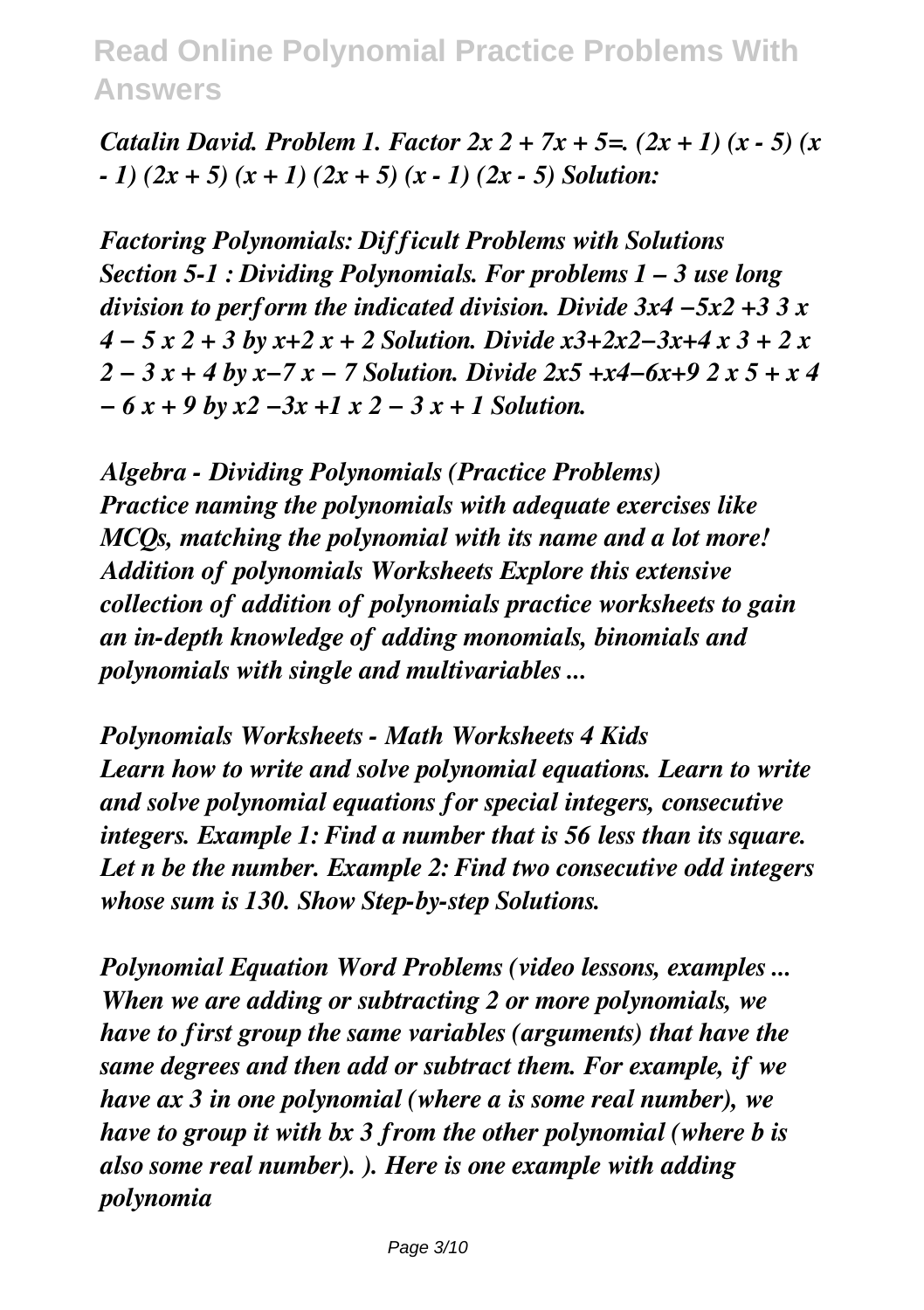*Operations with Polynomial Practice and Tutorials Polynomials. Welcome to the Algebra 1 Polynomials Unit! This unit is a brief introduction to the world of Polynomials. We will add, subtract, multiply, and even start factoring polynomials. Click on the lesson below that interests you, or follow the lessons in order for a complete study of the unit.*

*Polynomials - Algebra-Class.com*

*This topic covers: - Adding, subtracting, and multiplying polynomial expressions - Factoring polynomial expressions as the product of linear factors - Dividing polynomial expressions - Proving polynomials identities - Solving polynomial equations & finding the zeros of polynomial functions - Graphing polynomial functions - Symmetry of functions*

*Polynomial expressions, equations, & functions | Khan Academy In Algebra 2, students learn about the analog between polynomials and the integers, through adding, subtracting, and multiplying polynomials. This also paves the way for factoring and dividing polynomials.*

*Polynomial arithmetic | Algebra 2 | Math | Khan Academy FACTORING POLYNOMIALS 1) First determine if a common monomial factor (Greatest Common Factor) exists. Factor trees may be used to find the GCF of difficult numbers. Be aware of opposites: Ex. (a-b) and (b-a) These may become the same by factoring -1 from one of them.*

*Factoring Polynomials - Metropolitan Community College Factoring Polynomials: Very Difficult Problems with Solutions. Problem 1. Factor 3x 3 - x 2 y +6x 2 y - 2xy 2 + 3xy 2 - y 3 =*

*Factoring Polynomials: Very Difficult Problems with Solutions Practice problems. Find the real roots (x-intercepts) of the* Page 4/10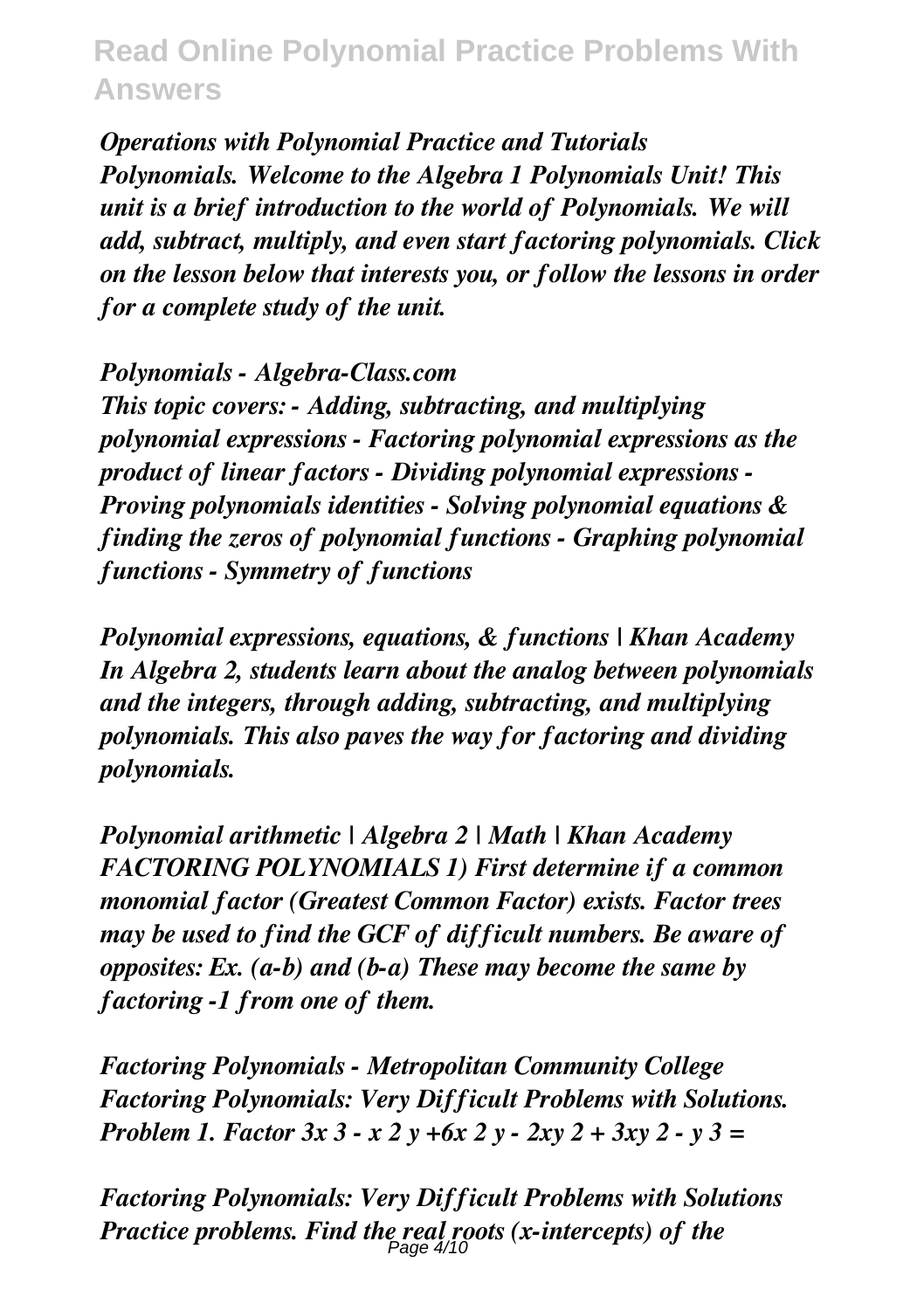*polynomial by using factoring by grouping. 3x 3 + 2x 2 – 3x – 2 = 0. Answer: First, factor by grouping. Break up the polynomial into sets of two and then find the greatest common factor of each set and factor it out. Finally, factor again.*

*Polynomials and Pre-Calculus - dummies Solving Polynomials Practice Test Work through the problems and then check your answers. Review the solutions as needed. Question 1 [3.01] What is the quotient of (72y 3 + 12y 2 − 30y) ÷ 6y? Question 2 [3.01] What is the quotient of (3x 2 + 4x − 15) ÷ (x + 3)?*

*solving\_polynomials\_practice\_test.pdf - Solving ... About This Quiz & Worksheet. This quiz and corresponding worksheet will help you gauge your understanding of how to calculate derivatives of polynomial equations.*

*Quiz & Worksheet - Calculating Derivatives of Polynomial ... How to expand sum of cubes. Easy step by step explanation with examples. - 10 interactive practice Problems worked out step by step.*

*Polynomials - Adding, Subtracting, Multiplying and Dividing Algebraic Expressions Solving Polynomial Equations By Factoring and Using Synthetic Division Polynomials Practice set 3.4 9th std Maths part-1 PRACTICE SET 3.1 Answers 3 Polynomials Factoring Polynomials - Hard Challenge Problems \u0026 Special Cases Factor Polynomials - Understand In 10 min Synthetic Division of Polynomials Polynomials Practice set 3.3 | Linear division method Polynomials - Long Division Polynomial practice set 3.2 Part 2 Class 9th Maharashtra Board*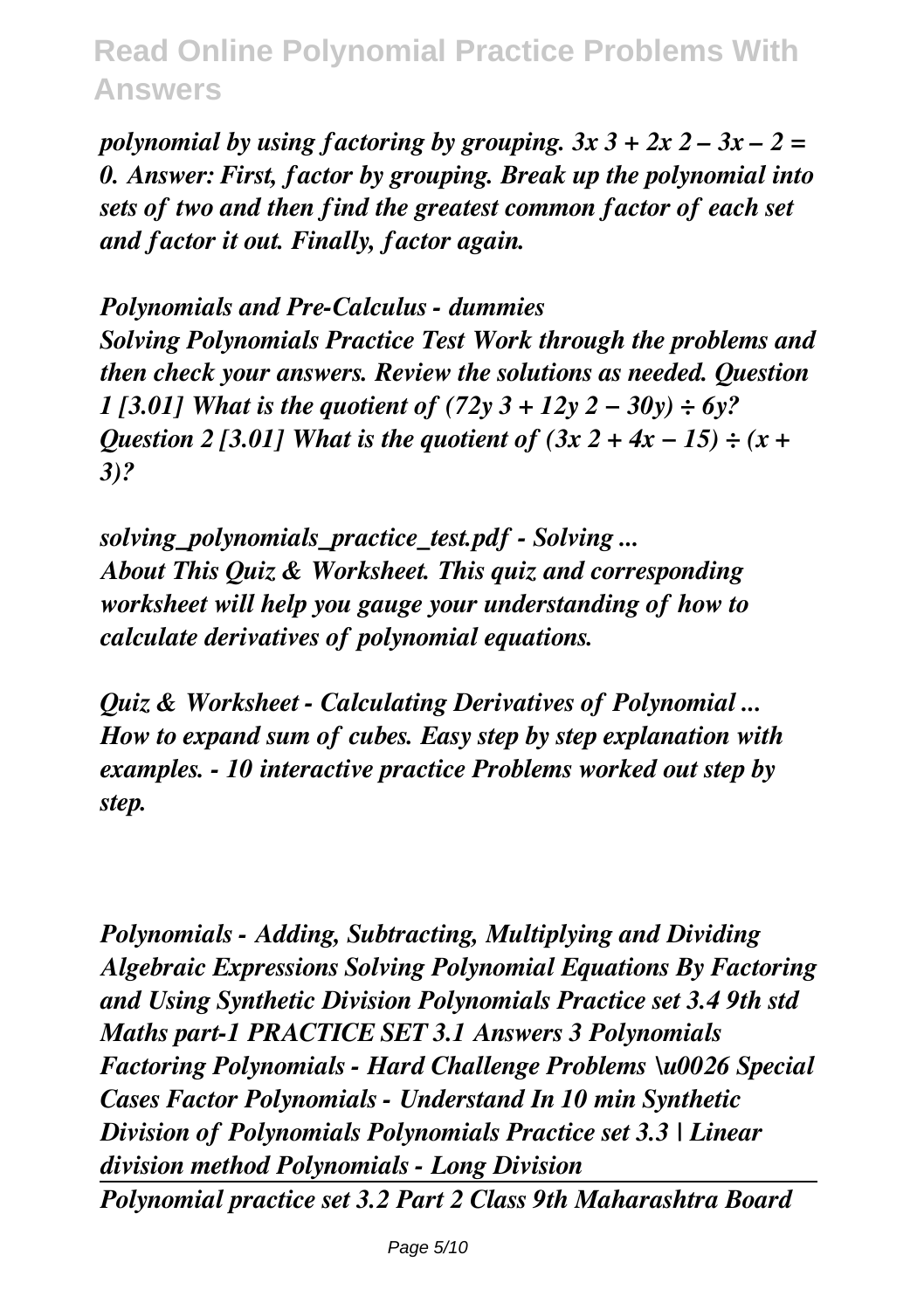*Polynomials Class 10 | CBSE/ICSE Maths | HOTS Questions and Answers Solve Polynomials Class 10 Important Questions with Answers in Seconds | Polynomial Quick Revision How to do Long Division with Polynomials (NancyPi) Solving Polynomial Equations - MathHelp.com - Algebra Help* 

*Algebra II - 3.3 Factoring Polynomials Factoring Higher Degree Polynomial Functions \u0026 Equations - Algebra 2 Factoring Trinomials Completely, Part 1 of 2, from Thinkwell College Algebra Solving a Polynomial Equation by Factoring Cubic Eqn Trick Faster Way to Solve Cubic Equation*

*Algebra 2 - Synthetic DivisionAlgebra 2 - Dividing Polynomials Pre-Calculus - How to divide polynomials using long division*

*Polynomials Practice Set 3.2 Basic Class 9th Maharashtra Board Part - 3 Dividing Polynomials - Practice polynomial, practice of problem set-2 9th std Maths part-1 PRACTICE SET*

*3.6.ANSWERS 3.POLYNOMIALS Polynomial Practice 10. Division of Polynomials. Practice set 10.1 8th maths Maharashtra Board by SGT CLASSES Polynomials (Practice Set 3.1) Polynomials (Practice Set 3.2) Polynomial Practice Problems With Answers*

*Polynomial Practice Problems Answers For problems 1 – 4 factor out the greatest common factor from each polynomial. 6x7 +3x4 −9x3 6 x 7 + 3 x 4 − 9 x 3 Solution a3b8−7a10b4 +2a5b2 a 3 b 8 − 7 a 10 b 4 + 2 a 5 b 2 Solution 2x(x2+1)3−16(x2 +1)5 2 x (x 2 + 1) 3 − 16 (x 2 + 1) 5 Solution Algebra - Factoring Polynomials (Practice Problems) Practice Polynomials, receive helpful hints, take a quiz, improve your math skills.*

*Polynomial Practice Problems Answers*

*Section 1-5 : Factoring Polynomials. For problems 1 – 4 factor out the greatest common factor from each polynomial. 6x7 +3x4 −9x3 6 x 7 + 3 x 4 − 9 x 3 Solution. a3b8−7a10b4 +2a5b2 a 3 b 8 − 7 a 10 b 4 + 2 a 5 b 2 Solution. 2x(x2+1)3−16(x2 +1)5 2 x ( x 2 + 1) 3*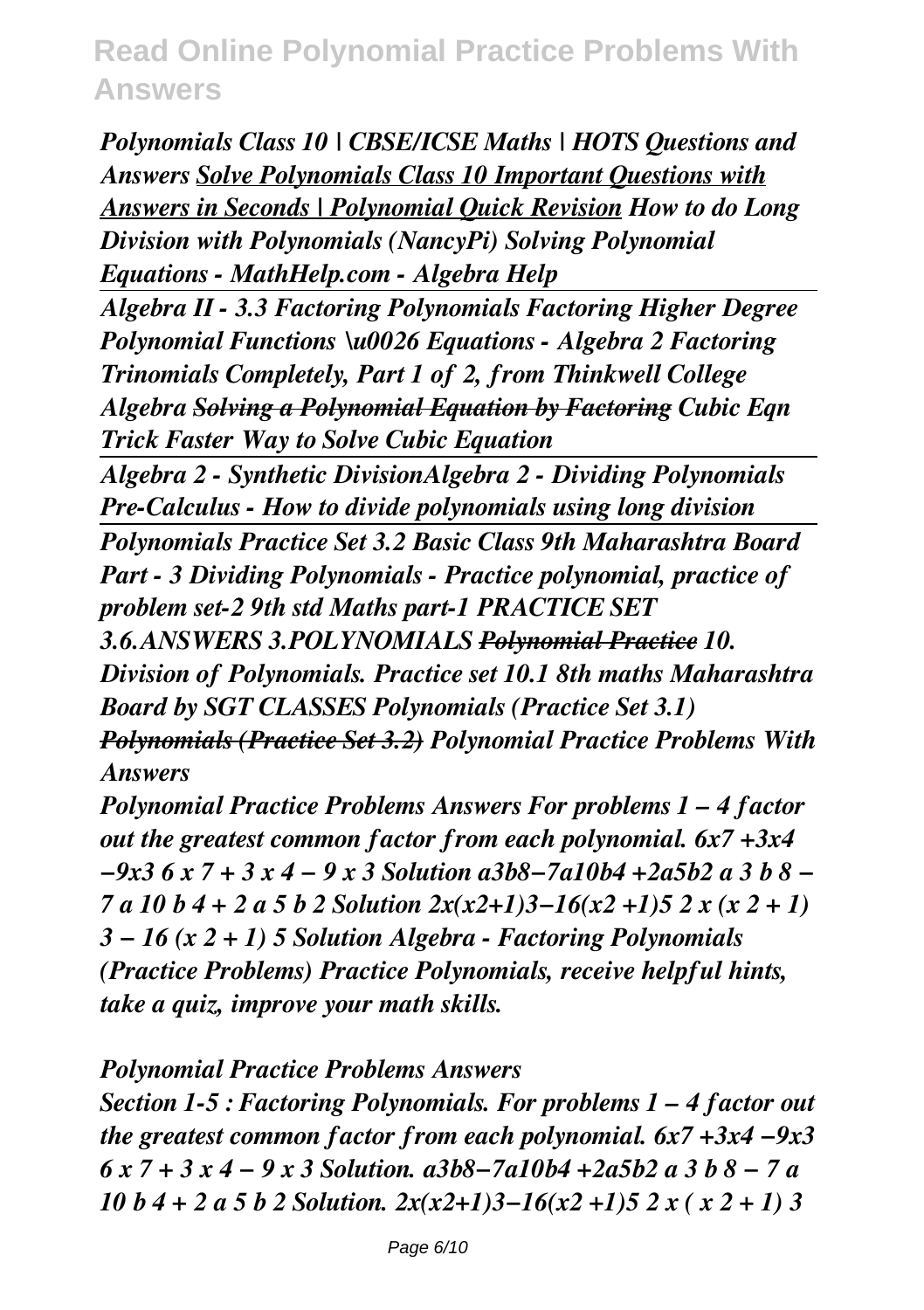*− 16 ( x 2 + 1) 5 Solution. x2(2−6x)+4x(4−12x) x 2 ( 2 − 6 x) + 4 x ( 4 − 12 x) Solution.*

*Algebra - Factoring Polynomials (Practice Problems) Polynomial Word Problems Worksheets. How to Solve Polynomial Word Problems? Solving word problems is more than understanding what the words mean in a problem. It's about understanding what context those words exhibit. However, when you understand polynomials in the form of word problems, things can get a bit complicated.*

*Polynomial Word Problems Worksheets 28 Factoring Polynomials Practice Worksheet with Answers-Rather than inserting the exact same text, modifying font styles or correcting margins every time you begin a new document, opening a personalized template will let you get directly to work on the content instead of wasting time tweaking the styles.*

*28 Factoring Polynomials Practice Worksheet with Answers ... Factoring Polynomials: Difficult Problems with Solutions. By Catalin David. Problem 1. Factor 2x 2 + 7x + 5=. (2x + 1) (x - 5) (x - 1) (2x + 5) (x + 1) (2x + 5) (x - 1) (2x - 5) Solution:*

*Factoring Polynomials: Difficult Problems with Solutions Section 5-1 : Dividing Polynomials. For problems 1 – 3 use long division to perform the indicated division. Divide 3x4 −5x2 +3 3 x 4 − 5 x 2 + 3 by x+2 x + 2 Solution. Divide x3+2x2−3x+4 x 3 + 2 x 2 − 3 x + 4 by x−7 x − 7 Solution. Divide 2x5 +x4−6x+9 2 x 5 + x 4 − 6 x + 9 by x2 −3x +1 x 2 − 3 x + 1 Solution.*

*Algebra - Dividing Polynomials (Practice Problems) Practice naming the polynomials with adequate exercises like MCQs, matching the polynomial with its name and a lot more! Addition of polynomials Worksheets Explore this extensive* Page 7/10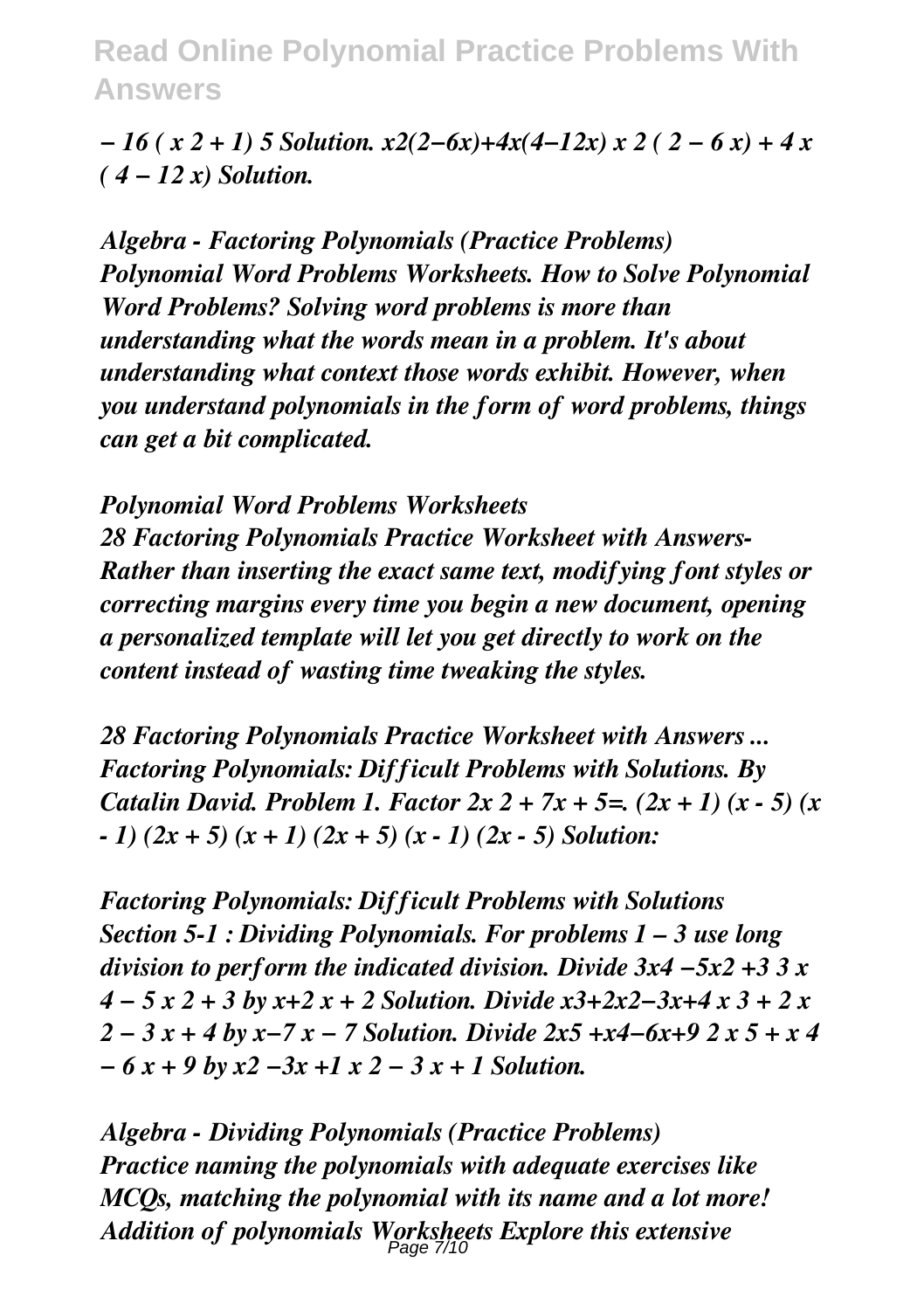*collection of addition of polynomials practice worksheets to gain an in-depth knowledge of adding monomials, binomials and polynomials with single and multivariables ...*

*Polynomials Worksheets - Math Worksheets 4 Kids Learn how to write and solve polynomial equations. Learn to write and solve polynomial equations for special integers, consecutive integers. Example 1: Find a number that is 56 less than its square. Let n be the number. Example 2: Find two consecutive odd integers whose sum is 130. Show Step-by-step Solutions.*

*Polynomial Equation Word Problems (video lessons, examples ... When we are adding or subtracting 2 or more polynomials, we have to first group the same variables (arguments) that have the same degrees and then add or subtract them. For example, if we have ax 3 in one polynomial (where a is some real number), we have to group it with bx 3 from the other polynomial (where b is also some real number). ). Here is one example with adding polynomia*

*Operations with Polynomial Practice and Tutorials Polynomials. Welcome to the Algebra 1 Polynomials Unit! This unit is a brief introduction to the world of Polynomials. We will add, subtract, multiply, and even start factoring polynomials. Click on the lesson below that interests you, or follow the lessons in order for a complete study of the unit.*

#### *Polynomials - Algebra-Class.com*

*This topic covers: - Adding, subtracting, and multiplying polynomial expressions - Factoring polynomial expressions as the product of linear factors - Dividing polynomial expressions - Proving polynomials identities - Solving polynomial equations & finding the zeros of polynomial functions - Graphing polynomial functions - Symmetry of functions* Page 8/10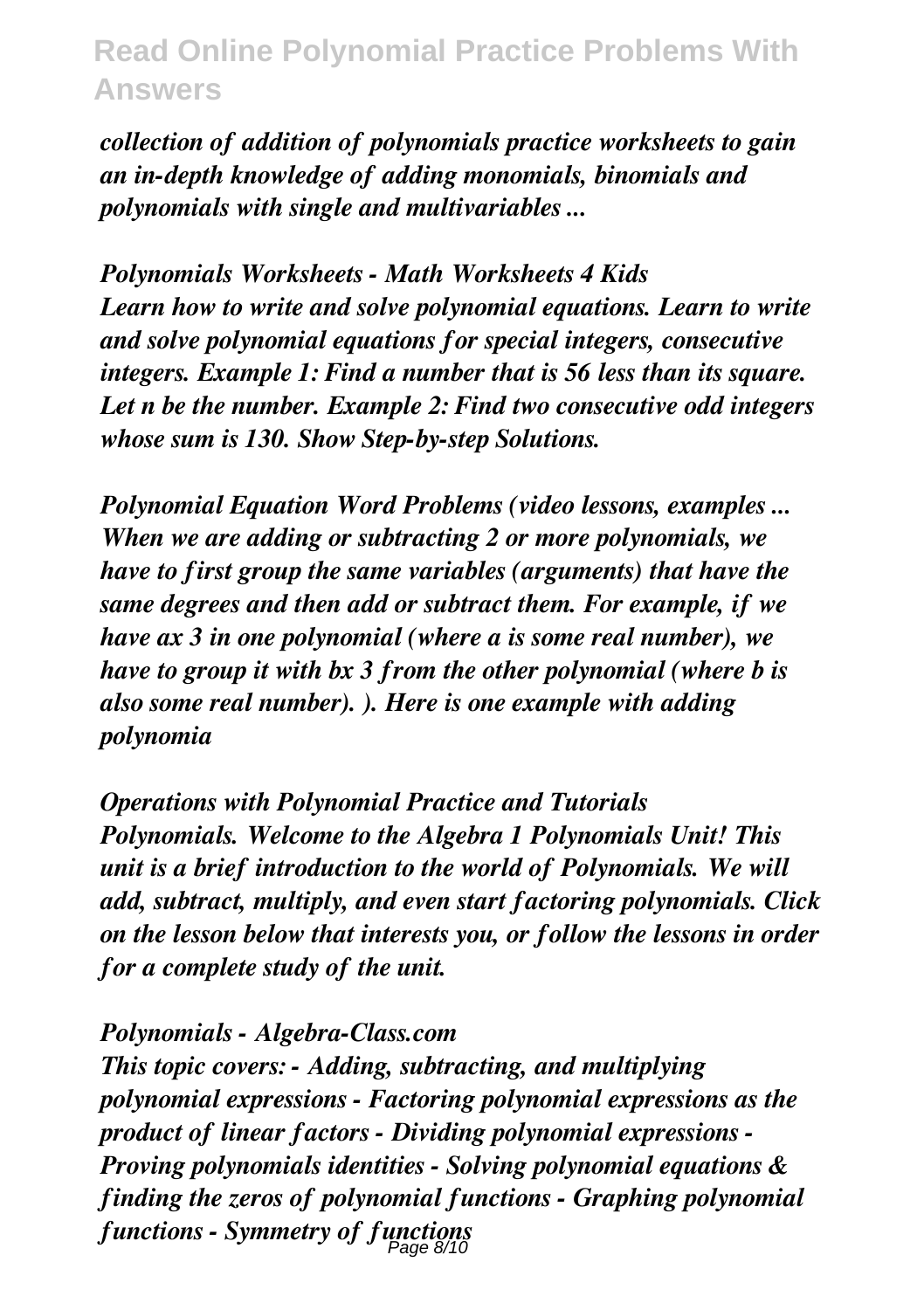*Polynomial expressions, equations, & functions | Khan Academy In Algebra 2, students learn about the analog between polynomials and the integers, through adding, subtracting, and multiplying polynomials. This also paves the way for factoring and dividing polynomials.*

*Polynomial arithmetic | Algebra 2 | Math | Khan Academy FACTORING POLYNOMIALS 1) First determine if a common monomial factor (Greatest Common Factor) exists. Factor trees may be used to find the GCF of difficult numbers. Be aware of opposites: Ex. (a-b) and (b-a) These may become the same by factoring -1 from one of them.*

*Factoring Polynomials - Metropolitan Community College Factoring Polynomials: Very Difficult Problems with Solutions. Problem 1. Factor 3x 3 - x 2 y +6x 2 y - 2xy 2 + 3xy 2 - y 3 =*

*Factoring Polynomials: Very Difficult Problems with Solutions Practice problems. Find the real roots (x-intercepts) of the polynomial by using factoring by grouping. 3x 3 + 2x 2 – 3x – 2 = 0. Answer: First, factor by grouping. Break up the polynomial into sets of two and then find the greatest common factor of each set and factor it out. Finally, factor again.*

*Polynomials and Pre-Calculus - dummies Solving Polynomials Practice Test Work through the problems and then check your answers. Review the solutions as needed. Question 1 [3.01] What is the quotient of (72y 3 + 12y 2 − 30y) ÷ 6y? Question 2 [3.01] What is the quotient of (3x 2 + 4x − 15) ÷ (x + 3)?*

*solving\_polynomials\_practice\_test.pdf - Solving ... About This Quiz & Worksheet. This quiz and corresponding* Page 9/10